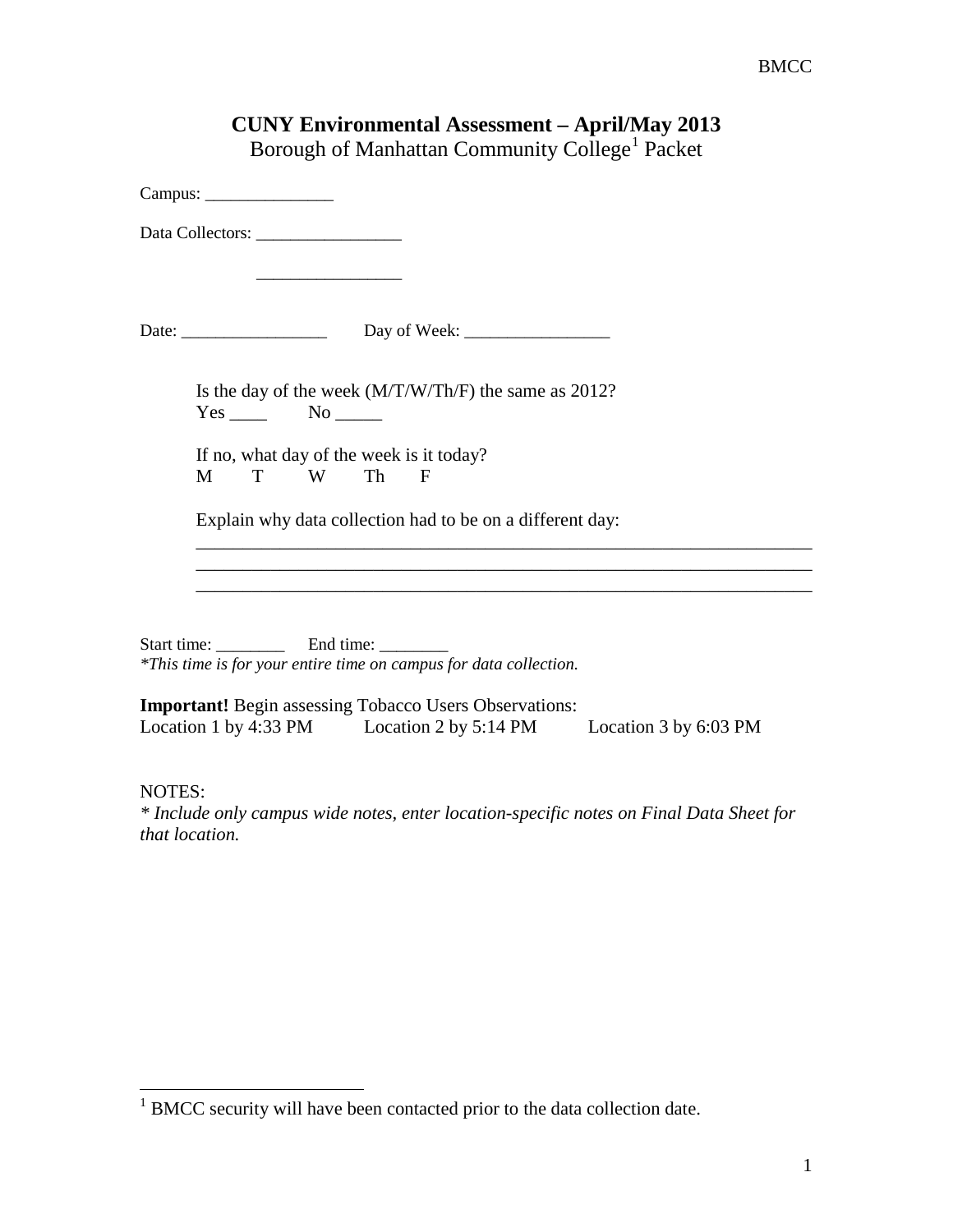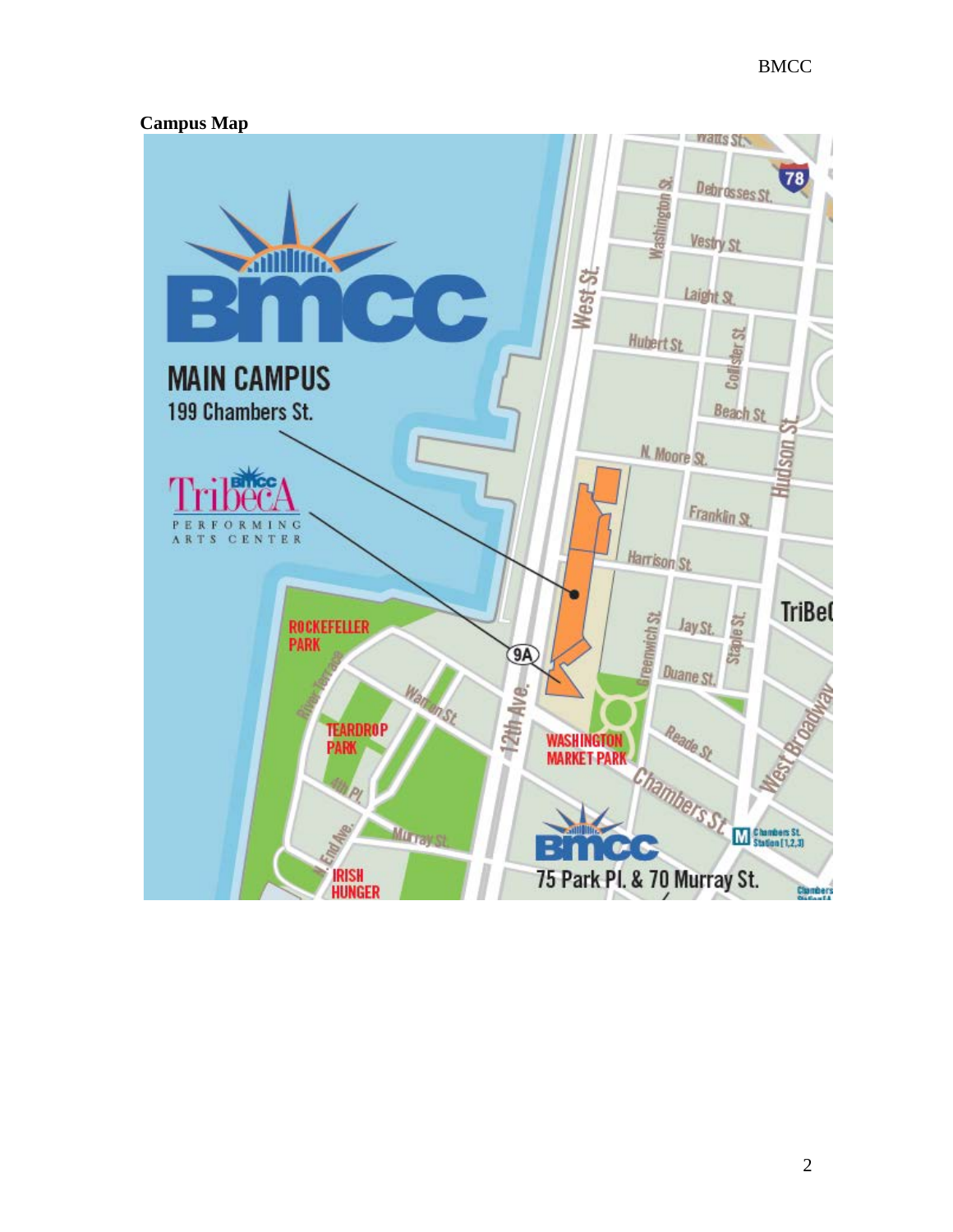#### FINAL DATA SHEET

*This form will be used for data entry. Please write legibly.*

**LOCATION #** 1 **Important**! Use same location number and name as 2012 location.

**Designated Area.** Is the designated area exactly the same area as 2012? Yes \_\_\_\_\_\_\_ No \_\_\_\_\_\_

If no, explain why you could not assess the same area?

**If no,** describe the new designated area (what part of 2012 area, if any, is included, what new areas are included, etc.).

\_\_\_\_\_\_\_\_\_\_\_\_\_\_\_\_\_\_\_\_\_\_\_\_\_\_\_\_\_\_\_\_\_\_\_\_\_\_\_\_\_\_\_\_\_\_\_\_\_\_\_\_\_\_\_\_\_\_\_\_\_\_\_\_\_\_\_\_\_\_\_\_ \_\_\_\_\_\_\_\_\_\_\_\_\_\_\_\_\_\_\_\_\_\_\_\_\_\_\_\_\_\_\_\_\_\_\_\_\_\_\_\_\_\_\_\_\_\_\_\_\_\_\_\_\_\_\_\_\_\_\_\_\_\_\_\_\_\_\_\_\_\_\_\_ \_\_\_\_\_\_\_\_\_\_\_\_\_\_\_\_\_\_\_\_\_\_\_\_\_\_\_\_\_\_\_\_\_\_\_\_\_\_\_\_\_\_\_\_\_\_\_\_\_\_\_\_\_\_\_\_\_\_\_\_\_\_\_\_\_\_\_\_\_\_\_\_

\_\_\_\_\_\_\_\_\_\_\_\_\_\_\_\_\_\_\_\_\_\_\_\_\_\_\_\_\_\_\_\_\_\_\_\_\_\_\_\_\_\_\_\_\_\_\_\_\_\_\_\_\_\_\_\_\_\_\_\_\_\_\_\_\_\_\_\_\_\_\_\_ \_\_\_\_\_\_\_\_\_\_\_\_\_\_\_\_\_\_\_\_\_\_\_\_\_\_\_\_\_\_\_\_\_\_\_\_\_\_\_\_\_\_\_\_\_\_\_\_\_\_\_\_\_\_\_\_\_\_\_\_\_\_\_\_\_\_\_\_\_\_\_\_

## **Weather**

| Cloud cover:<br>1. cloudy/rain | 2. mostly cloudy   | 3. partly cloudy      | 4. mostly sunny 5. sunny |
|--------------------------------|--------------------|-----------------------|--------------------------|
| Wind:<br>1. strong/gusty       | 2. moderate/breezy | 3. light/intermittent | 4. still                 |

Estimated Temperature: \_\_\_\_\_\_\_\_

# **Tobacco Users–Observations- 15 minutes.**

Start time: \_\_\_\_\_\_\_\_\_\_\_\_ End time: \_\_\_\_\_\_\_\_\_\_\_\_

\_\_\_\_\_\_\_\_\_\_\_\_\_\_\_\_\_\_\_\_\_\_\_\_\_\_\_\_\_\_\_\_\_\_\_\_\_\_\_\_\_\_\_\_\_\_\_\_\_\_\_\_\_\_\_\_\_\_\_\_\_\_\_\_\_\_\_\_\_\_\_\_ \_\_\_\_\_\_\_\_\_\_\_\_\_\_\_\_\_\_\_\_\_\_\_\_\_\_\_\_\_\_\_\_\_\_\_\_\_\_\_\_\_\_\_\_\_\_\_\_\_\_\_\_\_\_\_\_\_\_\_\_\_\_\_\_\_\_\_\_\_\_\_\_

Total visitors in designated area: \_\_\_\_\_\_\_\_\_ Smokers in designated area: \_\_\_\_\_\_\_\_\_\_\_\_\_

Is the start/end time the same as 2012 (by 5 minutes)? Yes \_\_\_\_\_\_ No \_\_\_\_\_\_

Explain why data collection had to be at a different time: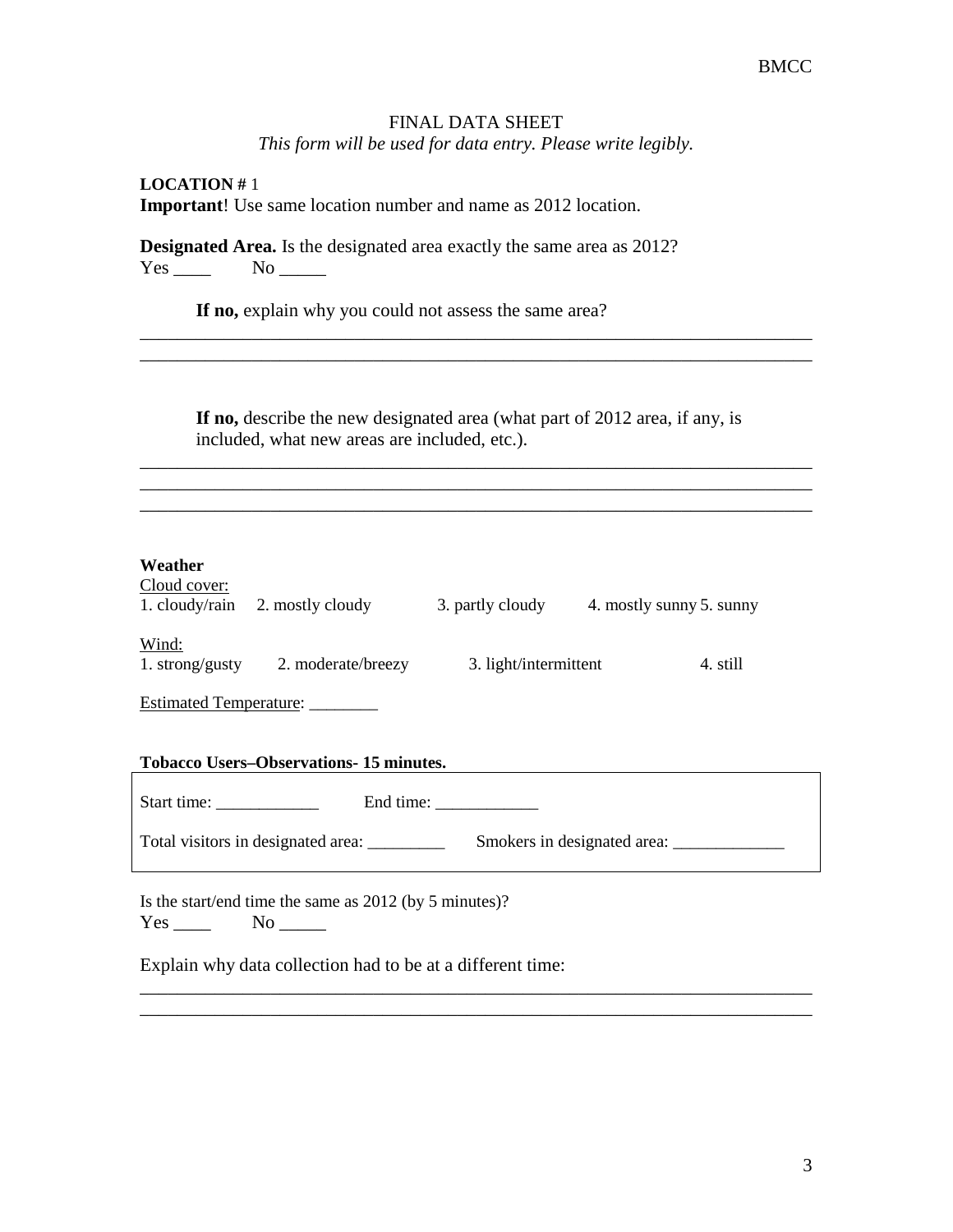|  |  |  |  | Signs A. Number of No-Smoking/Tobacco signs |  |
|--|--|--|--|---------------------------------------------|--|
|--|--|--|--|---------------------------------------------|--|

|    |                                                                                 | Designated Area | Within eye view (including<br>designated area) |
|----|---------------------------------------------------------------------------------|-----------------|------------------------------------------------|
| 1. | No Smoking                                                                      |                 |                                                |
| 2. | No Smoking within certain area<br>$(e.g., "X"$ number of feet from<br>entrance) |                 |                                                |
| 3. | No Tobacco                                                                      |                 |                                                |
| 4. | Designated Smoking Area                                                         |                 |                                                |
| 5. | Other Tobacco signs (not<br>advertising)                                        |                 |                                                |

**Receptacles.** Number of receptacles specifically for ashes and tobacco related litter.

Within designated area: \_\_\_\_\_\_ Within eye view (including designated area): \_\_\_\_\_

#### **Litter**

Tobacco litter counts:

\_\_\_\_\_\_ Cigarette Butts

\_\_\_\_\_\_ Other tobacco-related litter (i.e., boxes, lighters, matches, match books)

Non-tobacco related litter counts:

\_\_\_\_\_ Paper waste (e.g., newspapers, magazines, receipts, napkins; excludes food-related paper waste)

\_\_\_\_\_ Food litter (e.g., food, containers, cups, wrappers, bags, utensils, gum)

\_\_\_\_\_ Bottles/cans \_\_\_\_\_ Broken glass (see guidelines) \_\_\_\_\_ Other

If other, please list: \_\_\_\_\_\_\_\_\_\_\_\_\_\_\_\_\_\_\_\_\_\_\_\_\_\_\_\_\_\_\_\_\_\_\_\_\_\_\_\_\_\_\_\_\_\_\_\_\_\_\_\_\_\_\_\_\_\_\_\_\_

Notes (site was cleaned during assessment, construction in at the site, other event or occurrence that might affect site and/or data collection):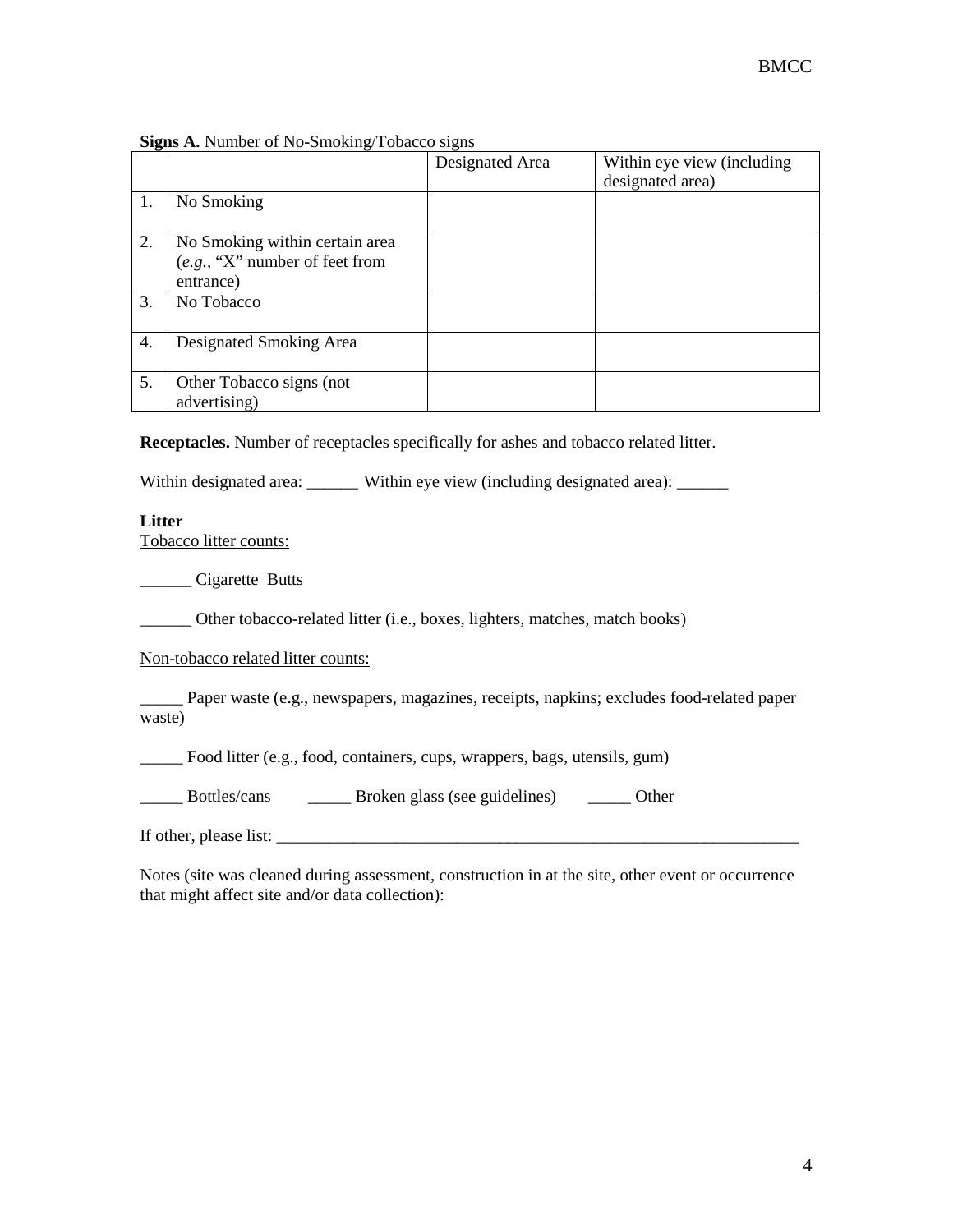### TOBACCO USERS TALLY SHEET

*Use this form to tally counts during data collection. Add total to final data sheet when collection is complete.*

# **LOCATION 1**

People, Round 1. Remember to only count people who are sitting/hanging out in area or are entering or leaving the building that you are assessing.

| Tobacco User | Non-Tobacco User |
|--------------|------------------|
|              |                  |
|              |                  |
|              |                  |
|              |                  |
|              |                  |
|              |                  |

**People, Round 2 (if needed).** If the team's numbers are off by more than 10%, recount visitors below.

| Tobacco User | Non-Tobacco User |
|--------------|------------------|
|              |                  |
|              |                  |
|              |                  |
|              |                  |
|              |                  |
|              |                  |
|              |                  |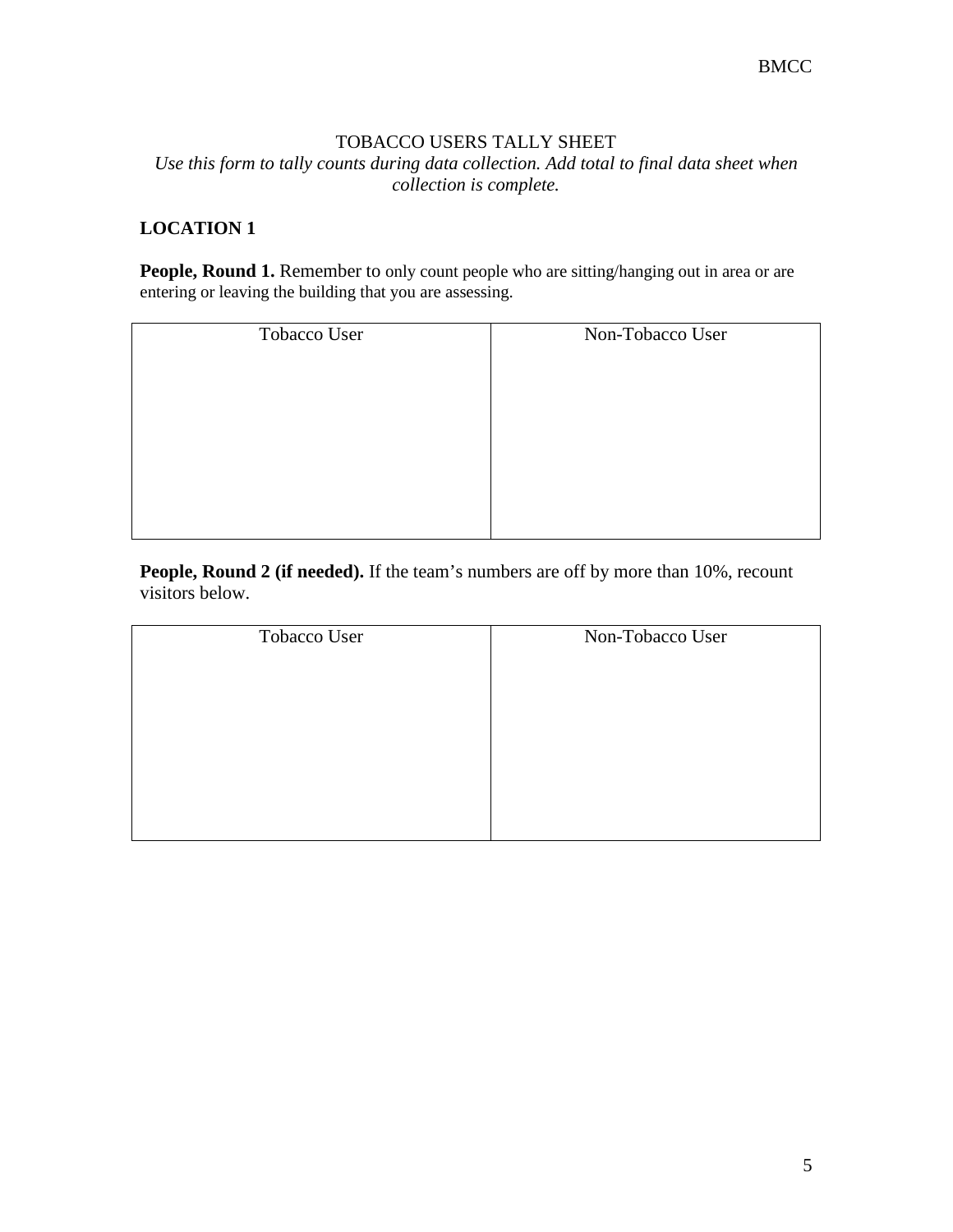# LITTER TALLY SHEET (surface litter only)

*Use this form to tally counts during data collection. Add total to final data sheet when collection is complete.*

*Check guidelines to see what counts as what litter.*

# LOCATION 1

| <b>Cigarette Butts:</b>                                                                |
|----------------------------------------------------------------------------------------|
|                                                                                        |
|                                                                                        |
|                                                                                        |
|                                                                                        |
|                                                                                        |
|                                                                                        |
|                                                                                        |
|                                                                                        |
|                                                                                        |
| Other tobacco-related litter (i.e., boxes, lighters, matches, match books):            |
|                                                                                        |
|                                                                                        |
|                                                                                        |
|                                                                                        |
|                                                                                        |
|                                                                                        |
|                                                                                        |
|                                                                                        |
| Paper waste - non-food (e.g., newspapers, magazines, receipts, napkins; excludes food- |
|                                                                                        |
| related paper waste):                                                                  |
|                                                                                        |
|                                                                                        |
|                                                                                        |
|                                                                                        |
|                                                                                        |
|                                                                                        |
|                                                                                        |
| Food waste (e.g., food, containers, cups, wrappers, bags, utensils, gum):              |
|                                                                                        |
|                                                                                        |
|                                                                                        |
|                                                                                        |
|                                                                                        |
|                                                                                        |
|                                                                                        |
|                                                                                        |
| Bottles/cans:                                                                          |
|                                                                                        |
|                                                                                        |
|                                                                                        |
|                                                                                        |
|                                                                                        |
|                                                                                        |
| Broken glass:                                                                          |
|                                                                                        |
|                                                                                        |
|                                                                                        |
|                                                                                        |
|                                                                                        |
|                                                                                        |
|                                                                                        |
|                                                                                        |
| Other (describe):                                                                      |
|                                                                                        |
|                                                                                        |
|                                                                                        |
|                                                                                        |
|                                                                                        |
|                                                                                        |
|                                                                                        |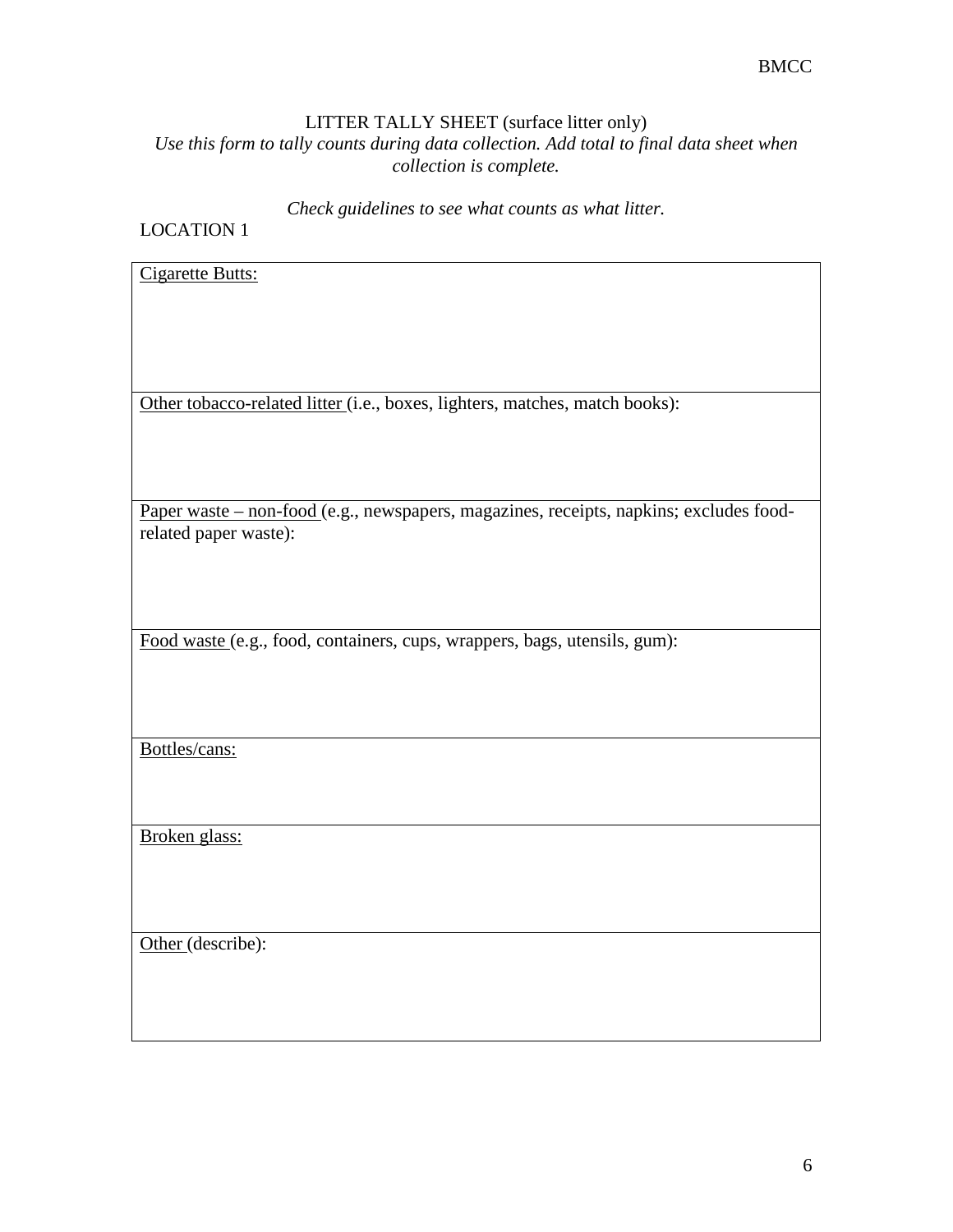## FINAL DATA SHEET

*This form will be used for data entry. Please write legibly.*

**LOCATION #** 2 **Important**! Use same location number and name as 2012 location.

**Designated Area.** Is the designated area exactly the same area as 2012?  $Yes \_\_\_\_$  No  $\_\_\_\_\$ 

If no, explain why you could not assess the same area?

**If no,** describe the new designated area (what part of 2012 area, if any, is included, what new areas are included, etc.).

\_\_\_\_\_\_\_\_\_\_\_\_\_\_\_\_\_\_\_\_\_\_\_\_\_\_\_\_\_\_\_\_\_\_\_\_\_\_\_\_\_\_\_\_\_\_\_\_\_\_\_\_\_\_\_\_\_\_\_\_\_\_\_\_\_\_\_\_\_\_\_\_ \_\_\_\_\_\_\_\_\_\_\_\_\_\_\_\_\_\_\_\_\_\_\_\_\_\_\_\_\_\_\_\_\_\_\_\_\_\_\_\_\_\_\_\_\_\_\_\_\_\_\_\_\_\_\_\_\_\_\_\_\_\_\_\_\_\_\_\_\_\_\_\_ \_\_\_\_\_\_\_\_\_\_\_\_\_\_\_\_\_\_\_\_\_\_\_\_\_\_\_\_\_\_\_\_\_\_\_\_\_\_\_\_\_\_\_\_\_\_\_\_\_\_\_\_\_\_\_\_\_\_\_\_\_\_\_\_\_\_\_\_\_\_\_\_

\_\_\_\_\_\_\_\_\_\_\_\_\_\_\_\_\_\_\_\_\_\_\_\_\_\_\_\_\_\_\_\_\_\_\_\_\_\_\_\_\_\_\_\_\_\_\_\_\_\_\_\_\_\_\_\_\_\_\_\_\_\_\_\_\_\_\_\_\_\_\_\_

| Cloud cover:<br>1. cloudy/rain | 2. mostly cloudy   | 3. partly cloudy      | 4. mostly sunny 5. sunny |          |
|--------------------------------|--------------------|-----------------------|--------------------------|----------|
| Wind:<br>1. strong/gusty       | 2. moderate/breezy | 3. light/intermittent |                          | 4. still |
| <b>Estimated Temperature:</b>  |                    |                       |                          |          |

|  |  |  |  | <b>Tobacco Users–Observations-15 minutes.</b> |
|--|--|--|--|-----------------------------------------------|
|--|--|--|--|-----------------------------------------------|

Start time: \_\_\_\_\_\_\_\_\_\_\_\_ End time: \_\_\_\_\_\_\_\_\_\_\_\_

Total visitors in designated area: \_\_\_\_\_\_\_\_\_ Smokers in designated area: \_\_\_\_\_\_\_\_\_\_\_\_\_

\_\_\_\_\_\_\_\_\_\_\_\_\_\_\_\_\_\_\_\_\_\_\_\_\_\_\_\_\_\_\_\_\_\_\_\_\_\_\_\_\_\_\_\_\_\_\_\_\_\_\_\_\_\_\_\_\_\_\_\_\_\_\_\_\_\_\_\_\_\_\_\_ \_\_\_\_\_\_\_\_\_\_\_\_\_\_\_\_\_\_\_\_\_\_\_\_\_\_\_\_\_\_\_\_\_\_\_\_\_\_\_\_\_\_\_\_\_\_\_\_\_\_\_\_\_\_\_\_\_\_\_\_\_\_\_\_\_\_\_\_\_\_\_\_

Is the start/end time the same as 2012 (by 5 minutes)?  $Yes$  No  $\qquad$ 

Explain why data collection had to be at a different time: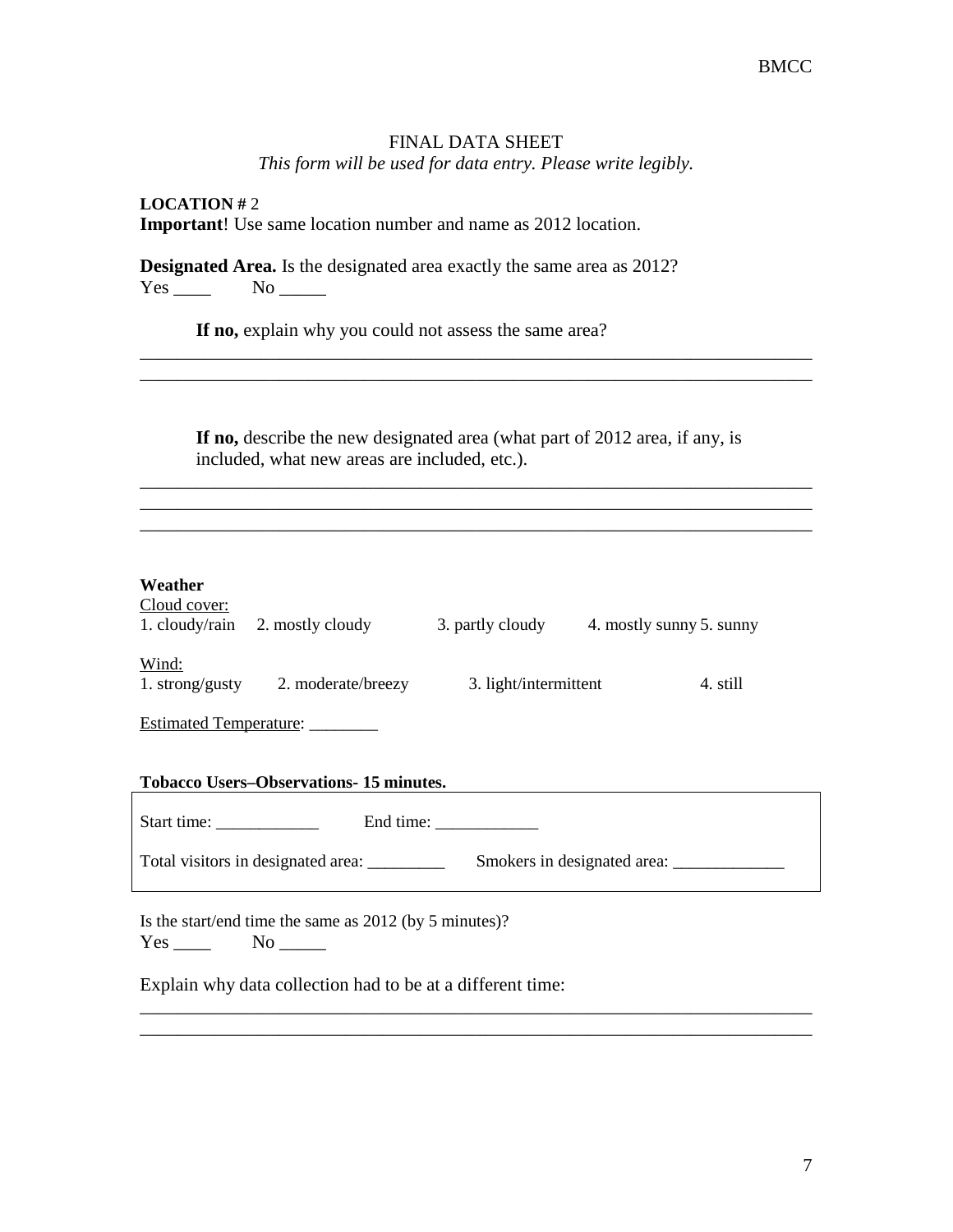| Signs A. Number of No-Smoking/Tobacco signs |  |  |  |  |  |  |
|---------------------------------------------|--|--|--|--|--|--|
|---------------------------------------------|--|--|--|--|--|--|

|    |                                                                                 | Designated Area | Within eye view (including<br>designated area) |
|----|---------------------------------------------------------------------------------|-----------------|------------------------------------------------|
| 1. | No Smoking                                                                      |                 |                                                |
| 2. | No Smoking within certain area<br>$(e.g., "X"$ number of feet from<br>entrance) |                 |                                                |
| 3. | No Tobacco                                                                      |                 |                                                |
| 4. | Designated Smoking Area                                                         |                 |                                                |
| 5. | Other Tobacco signs (not<br>advertising)                                        |                 |                                                |

**Receptacles.** Number of receptacles specifically for ashes and tobacco related litter.

Within designated area: \_\_\_\_\_\_ Within eye view (including designated area): \_\_\_\_\_

#### **Litter**

Tobacco litter counts:

\_\_\_\_\_\_ Cigarette Butts

\_\_\_\_\_\_ Other tobacco-related litter (i.e., boxes, lighters, matches, match books)

Non-tobacco related litter counts:

\_\_\_\_\_ Paper waste (e.g., newspapers, magazines, receipts, napkins; excludes food-related paper waste)

\_\_\_\_\_ Food litter (e.g., food, containers, cups, wrappers, bags, utensils, gum)

\_\_\_\_\_ Bottles/cans \_\_\_\_\_ Broken glass (see guidelines) \_\_\_\_\_ Other

If other, please list: \_\_\_\_\_\_\_\_\_\_\_\_\_\_\_\_\_\_\_\_\_\_\_\_\_\_\_\_\_\_\_\_\_\_\_\_\_\_\_\_\_\_\_\_\_\_\_\_\_\_\_\_\_\_\_\_\_\_\_\_\_

Notes (site was cleaned during assessment, construction in at the site, other event or occurrence that might affect site and/or data collection):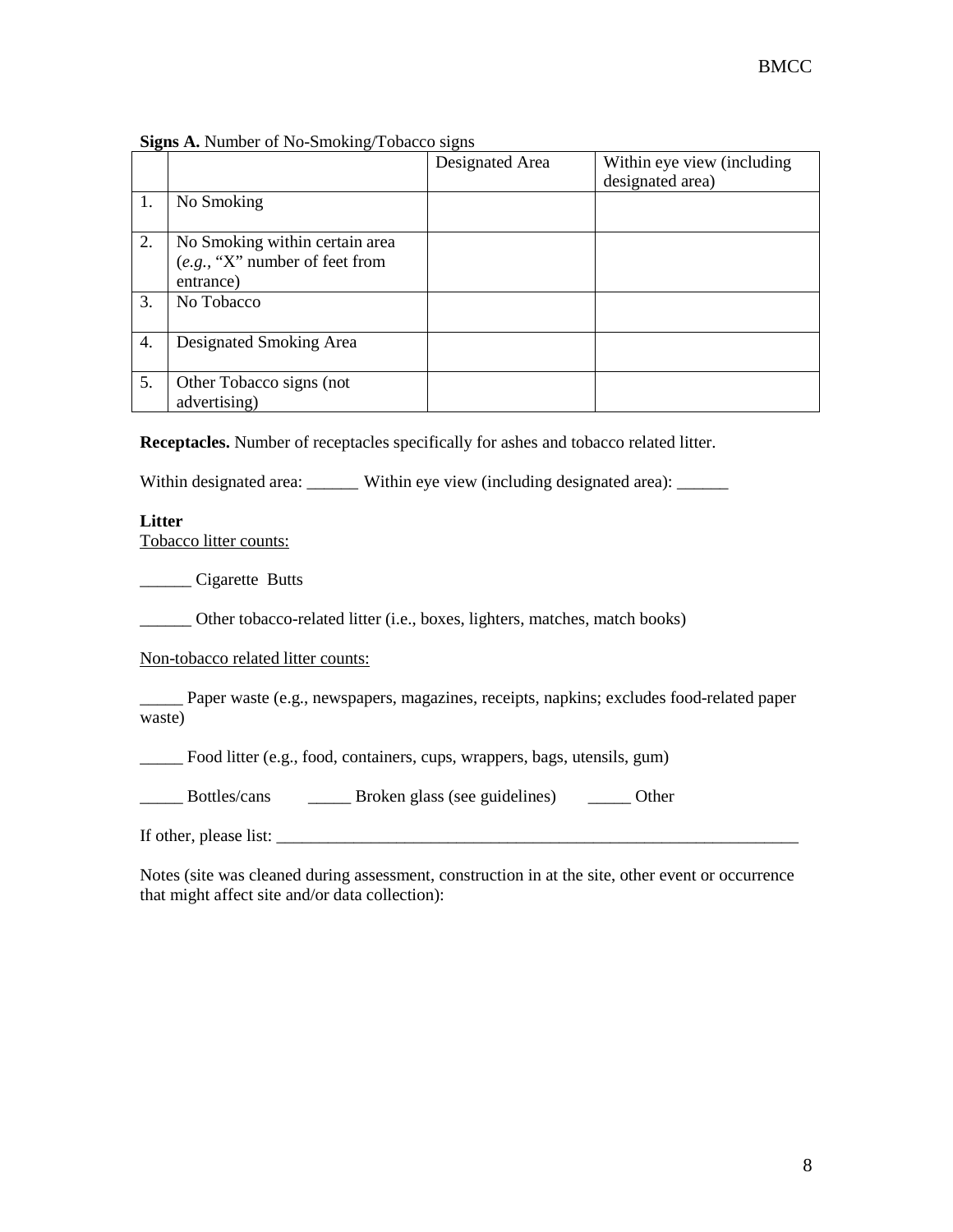### TOBACCO USERS TALLY SHEET

*Use this form to tally counts during data collection. Add total to final data sheet when collection is complete.*

# **LOCATION 2**

People, Round 1. Remember to only count people who are sitting/hanging out in area or are entering or leaving the building that you are assessing.

| Tobacco User | Non-Tobacco User |
|--------------|------------------|
|              |                  |
|              |                  |
|              |                  |
|              |                  |
|              |                  |
|              |                  |

**People, Round 2 (if needed).** If the team's numbers are off by more than 10%, recount visitors below.

| Tobacco User | Non-Tobacco User |
|--------------|------------------|
|              |                  |
|              |                  |
|              |                  |
|              |                  |
|              |                  |
|              |                  |
|              |                  |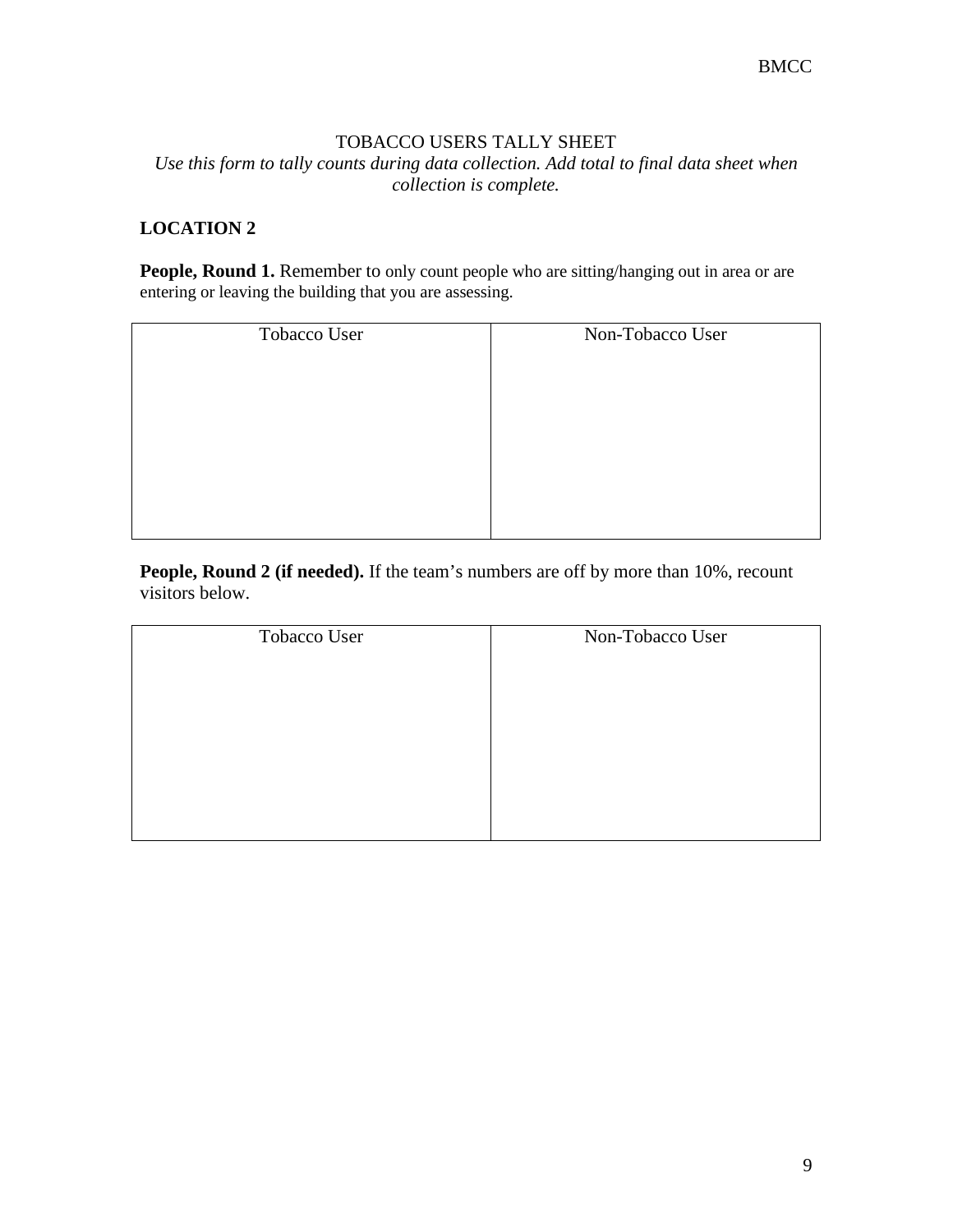# LITTER TALLY SHEET (surface litter only)

*Use this form to tally counts during data collection. Add total to final data sheet when collection is complete.*

*Check guidelines to see what counts as what litter.*

# LOCATION 2

| <b>Cigarette Butts:</b>                                                                |
|----------------------------------------------------------------------------------------|
|                                                                                        |
|                                                                                        |
|                                                                                        |
|                                                                                        |
|                                                                                        |
| Other tobacco-related litter (i.e., boxes, lighters, matches, match books):            |
|                                                                                        |
|                                                                                        |
|                                                                                        |
| Paper waste - non-food (e.g., newspapers, magazines, receipts, napkins; excludes food- |
| related paper waste):                                                                  |
|                                                                                        |
|                                                                                        |
|                                                                                        |
|                                                                                        |
| Food waste (e.g., food, containers, cups, wrappers, bags, utensils, gum):              |
|                                                                                        |
|                                                                                        |
|                                                                                        |
|                                                                                        |
| Bottles/cans:                                                                          |
|                                                                                        |
|                                                                                        |
| Broken glass:                                                                          |
|                                                                                        |
|                                                                                        |
|                                                                                        |
|                                                                                        |
| Other (describe):                                                                      |
|                                                                                        |
|                                                                                        |
|                                                                                        |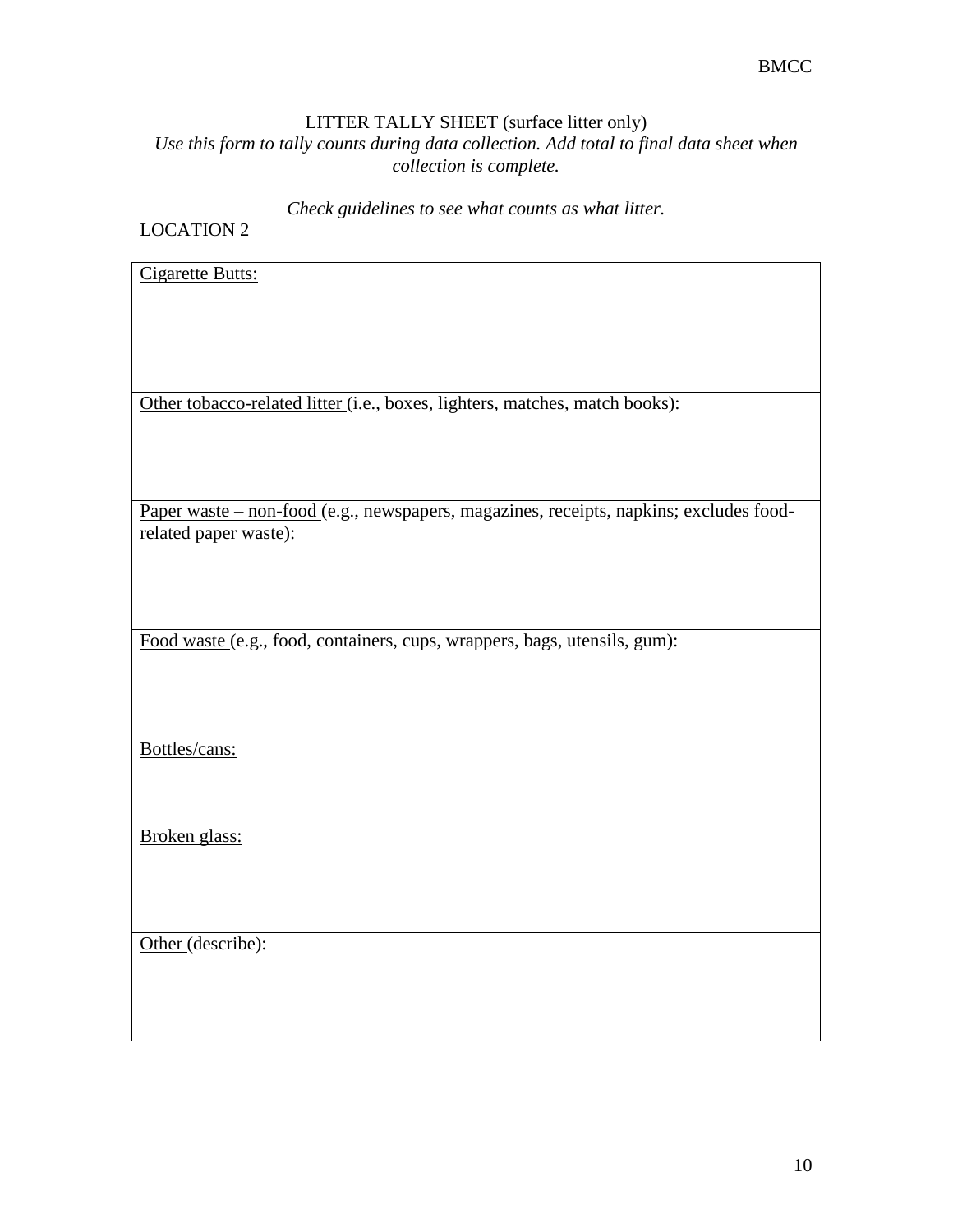# FINAL DATA SHEET

*This form will be used for data entry. Please write legibly.*

**LOCATION #** 3 **Important**! Use same location number and name as 2012 location.

**Designated Area.** Is the designated area exactly the same area as 2012? Yes \_\_\_\_\_\_ No \_\_\_\_\_\_

If no, explain why you could not assess the same area?

**If no,** describe the new designated area (what part of 2012 area, if any, is included, what new areas are included, etc.).

\_\_\_\_\_\_\_\_\_\_\_\_\_\_\_\_\_\_\_\_\_\_\_\_\_\_\_\_\_\_\_\_\_\_\_\_\_\_\_\_\_\_\_\_\_\_\_\_\_\_\_\_\_\_\_\_\_\_\_\_\_\_\_\_\_\_\_\_\_\_\_\_ \_\_\_\_\_\_\_\_\_\_\_\_\_\_\_\_\_\_\_\_\_\_\_\_\_\_\_\_\_\_\_\_\_\_\_\_\_\_\_\_\_\_\_\_\_\_\_\_\_\_\_\_\_\_\_\_\_\_\_\_\_\_\_\_\_\_\_\_\_\_\_\_ \_\_\_\_\_\_\_\_\_\_\_\_\_\_\_\_\_\_\_\_\_\_\_\_\_\_\_\_\_\_\_\_\_\_\_\_\_\_\_\_\_\_\_\_\_\_\_\_\_\_\_\_\_\_\_\_\_\_\_\_\_\_\_\_\_\_\_\_\_\_\_\_

\_\_\_\_\_\_\_\_\_\_\_\_\_\_\_\_\_\_\_\_\_\_\_\_\_\_\_\_\_\_\_\_\_\_\_\_\_\_\_\_\_\_\_\_\_\_\_\_\_\_\_\_\_\_\_\_\_\_\_\_\_\_\_\_\_\_\_\_\_\_\_\_

| Cloud cover:<br>1. cloudy/rain | 2. mostly cloudy   | 3. partly cloudy      | 4. mostly sunny 5. sunny |
|--------------------------------|--------------------|-----------------------|--------------------------|
| Wind:<br>1. strong/gusty       | 2. moderate/breezy | 3. light/intermittent | 4. still                 |
| <b>Estimated Temperature:</b>  |                    |                       |                          |

|  |  |  |  | <b>Tobacco Users–Observations-15 minutes.</b> |
|--|--|--|--|-----------------------------------------------|
|--|--|--|--|-----------------------------------------------|

Start time: \_\_\_\_\_\_\_\_\_\_\_\_ End time: \_\_\_\_\_\_\_\_\_\_\_\_

Total visitors in designated area: \_\_\_\_\_\_\_\_\_ Smokers in designated area: \_\_\_\_\_\_\_\_\_\_\_\_\_

\_\_\_\_\_\_\_\_\_\_\_\_\_\_\_\_\_\_\_\_\_\_\_\_\_\_\_\_\_\_\_\_\_\_\_\_\_\_\_\_\_\_\_\_\_\_\_\_\_\_\_\_\_\_\_\_\_\_\_\_\_\_\_\_\_\_\_\_\_\_\_\_ \_\_\_\_\_\_\_\_\_\_\_\_\_\_\_\_\_\_\_\_\_\_\_\_\_\_\_\_\_\_\_\_\_\_\_\_\_\_\_\_\_\_\_\_\_\_\_\_\_\_\_\_\_\_\_\_\_\_\_\_\_\_\_\_\_\_\_\_\_\_\_\_

Is the start/end time the same as 2012 (by 5 minutes)?  $Yes$  No  $\qquad$ 

Explain why data collection had to be at a different time: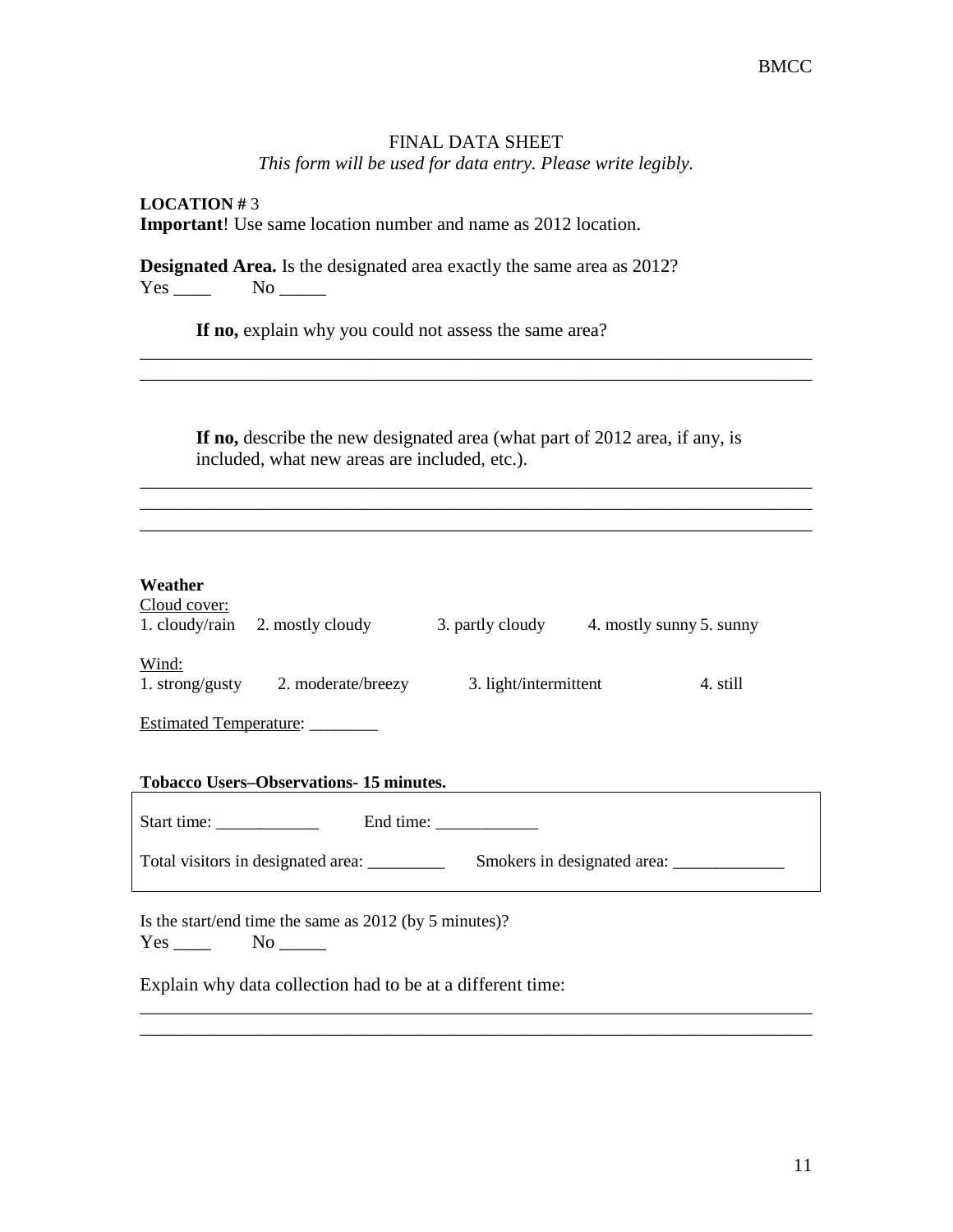#### **Signs A.** Number of No-Smoking/Tobacco signs

|    |                                                                                 | Designated Area | Within eye view (including<br>designated area) |
|----|---------------------------------------------------------------------------------|-----------------|------------------------------------------------|
| 1. | No Smoking                                                                      |                 |                                                |
| 2. | No Smoking within certain area<br>$(e.g., "X"$ number of feet from<br>entrance) |                 |                                                |
| 3. | No Tobacco                                                                      |                 |                                                |
| 4. | Designated Smoking Area                                                         |                 |                                                |
| 5. | Other Tobacco signs (not<br>advertising)                                        |                 |                                                |

**Receptacles.** Number of receptacles specifically for ashes and tobacco related litter.

Within designated area: \_\_\_\_\_\_ Within eye view (including designated area): \_\_\_\_\_

### **Litter**

Tobacco litter counts:

\_\_\_\_\_\_ Cigarette Butts

\_\_\_\_\_\_ Other tobacco-related litter (i.e., boxes, lighters, matches, match books)

Non-tobacco related litter counts:

\_\_\_\_\_ Paper waste (e.g., newspapers, magazines, receipts, napkins; excludes food-related paper waste)

Food litter (e.g., food, containers, cups, wrappers, bags, utensils, gum)

\_\_\_\_\_ Bottles/cans \_\_\_\_\_ Broken glass (see guidelines) \_\_\_\_\_ Other

If other, please list:

Notes (site was cleaned during assessment, construction in at the site, other event or occurrence that might affect site and/or data collection):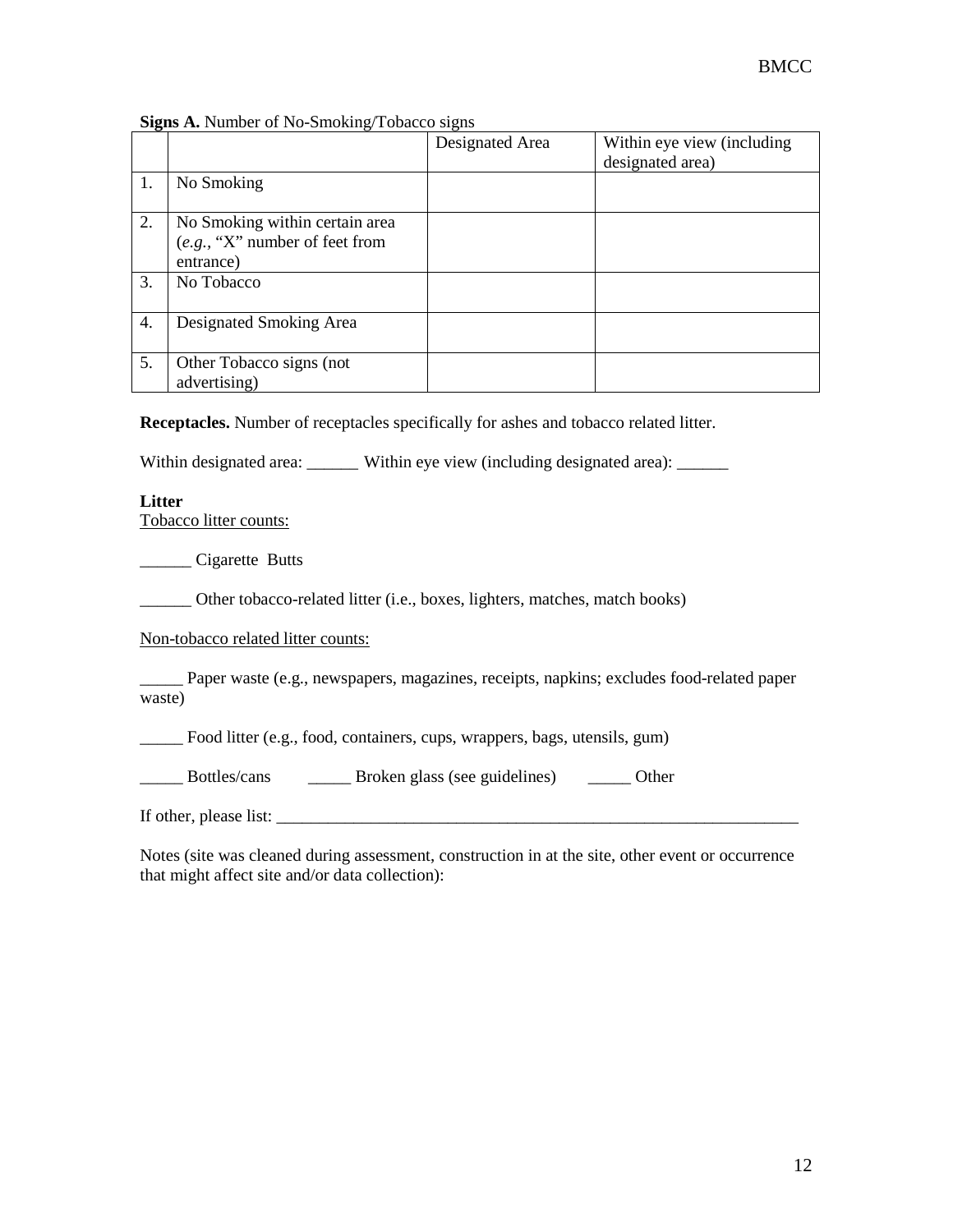### TOBACCO USERS TALLY SHEET

*Use this form to tally counts during data collection. Add total to final data sheet when collection is complete.*

# **LOCATION 3**

People, Round 1. Remember to only count people who are sitting/hanging out in area or are entering or leaving the building that you are assessing.

| Tobacco User | Non-Tobacco User |
|--------------|------------------|
|              |                  |
|              |                  |
|              |                  |
|              |                  |
|              |                  |
|              |                  |

**People, Round 2 (if needed).** If the team's numbers are off by more than 10%, recount visitors below.

| Tobacco User | Non-Tobacco User |
|--------------|------------------|
|              |                  |
|              |                  |
|              |                  |
|              |                  |
|              |                  |
|              |                  |
|              |                  |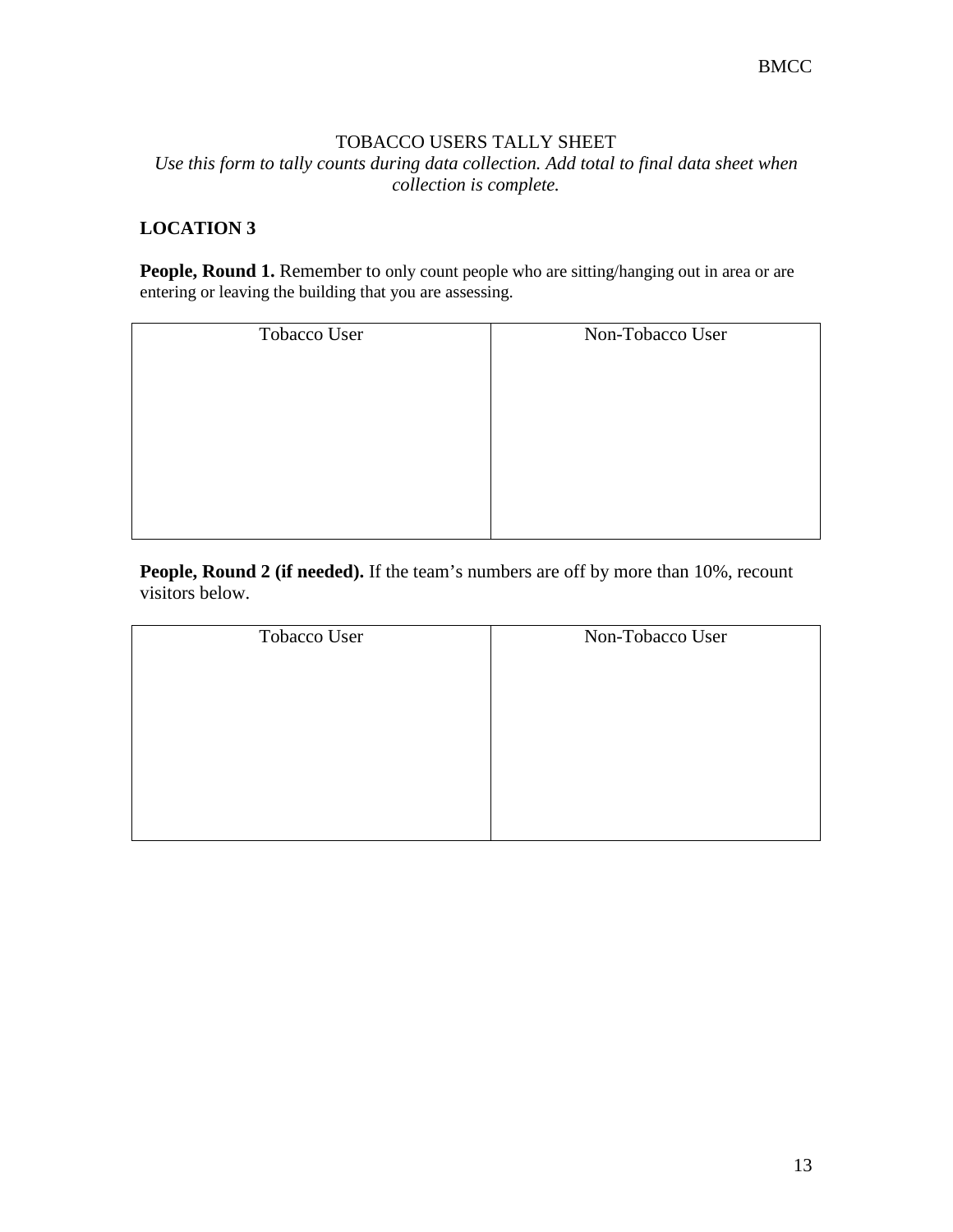# LITTER TALLY SHEET (surface litter only)

*Use this form to tally counts during data collection. Add total to final data sheet when collection is complete.*

*Check guidelines to see what counts as what litter.*

# LOCATION 3

| <b>Cigarette Butts:</b>                                                                |
|----------------------------------------------------------------------------------------|
|                                                                                        |
|                                                                                        |
|                                                                                        |
|                                                                                        |
| Other tobacco-related litter (i.e., boxes, lighters, matches, match books):            |
|                                                                                        |
|                                                                                        |
|                                                                                        |
| Paper waste - non-food (e.g., newspapers, magazines, receipts, napkins; excludes food- |
| related paper waste):                                                                  |
|                                                                                        |
|                                                                                        |
|                                                                                        |
| Food waste (e.g., food, containers, cups, wrappers, bags, utensils, gum):              |
|                                                                                        |
|                                                                                        |
|                                                                                        |
| Bottles/cans:                                                                          |
|                                                                                        |
|                                                                                        |
|                                                                                        |
| Broken glass:                                                                          |
|                                                                                        |
|                                                                                        |
|                                                                                        |
| Other (describe):                                                                      |
|                                                                                        |
|                                                                                        |
|                                                                                        |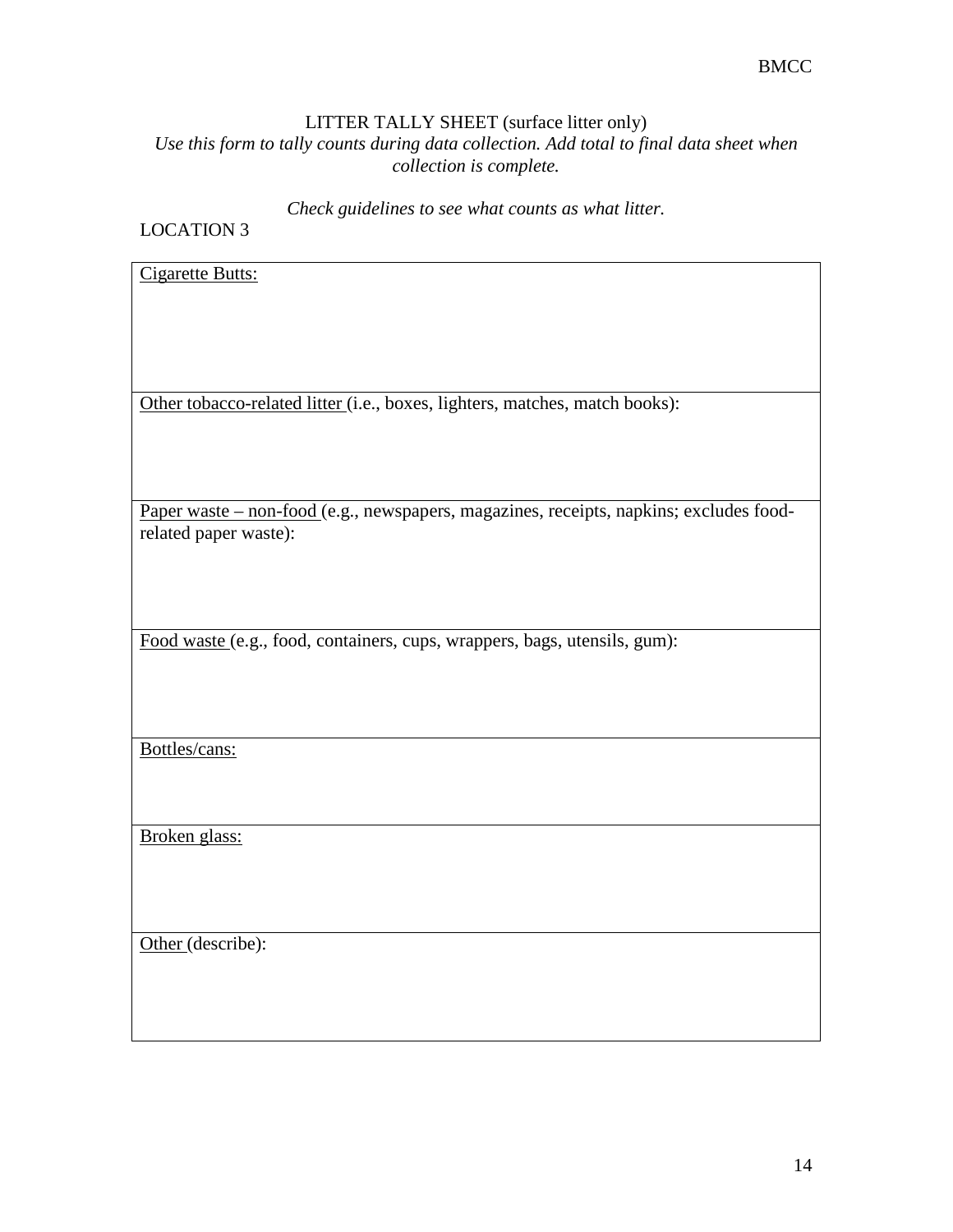**2012 Data Collection Date:** 04/24/2012 Tuesday **Time:** 4:00pm to 6:30pm

**Location 1.** Main building entrance. 199 Chambers Street. **Start time:** 4:33 **End time:** 4:48 *Start time are for Tobacco Users Observations*

**Description of designated area:** Out from outer wall of building to middle of steps on right side when facing building. From middle door to building wall (width).

[insert pictures here]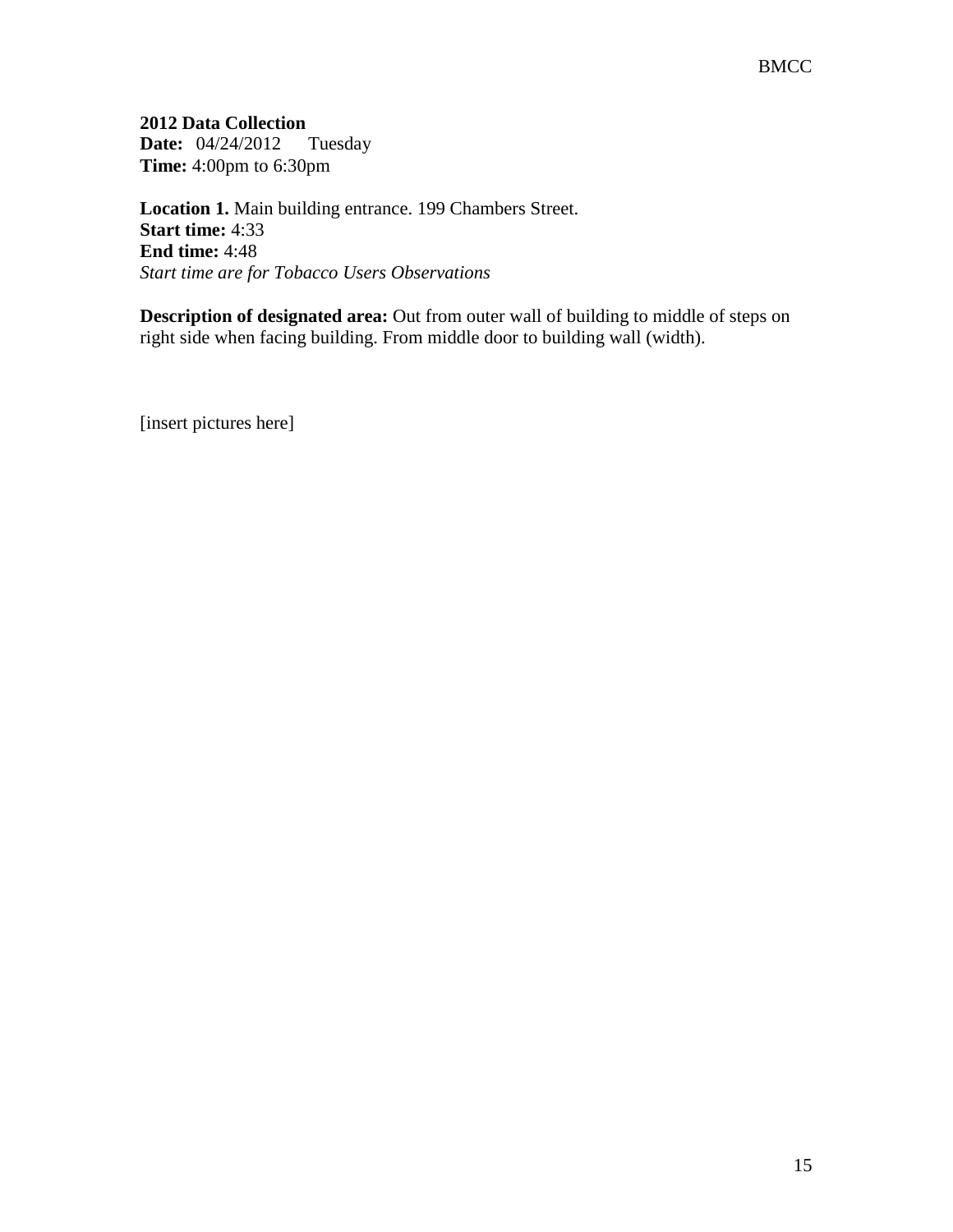Location [2](#page-15-0). BMCC main building (199 Chambers) - Upper terrace<sup>2</sup> **Start time:** 5:14 PM **End time:** 5:29 PM *Start time are for Tobacco Users Observations*

**Description of designated area:** When facing entrance, between outer wall and pillar on right to 2 circular planters. Included people sitting on inner edge of planters and between planters and at table.

[insert pictures here]

 $\overline{a}$ 

<span id="page-15-0"></span> $2^{2}$  To get to the upper terrace, go to the main building. Facing the building entrance, walk up the flight of stairs on the right. The area is the upper terrace (there is a lower and upper terrace) that leads to the upper level building entrance. If you have trouble finding it, ask someone to help you.